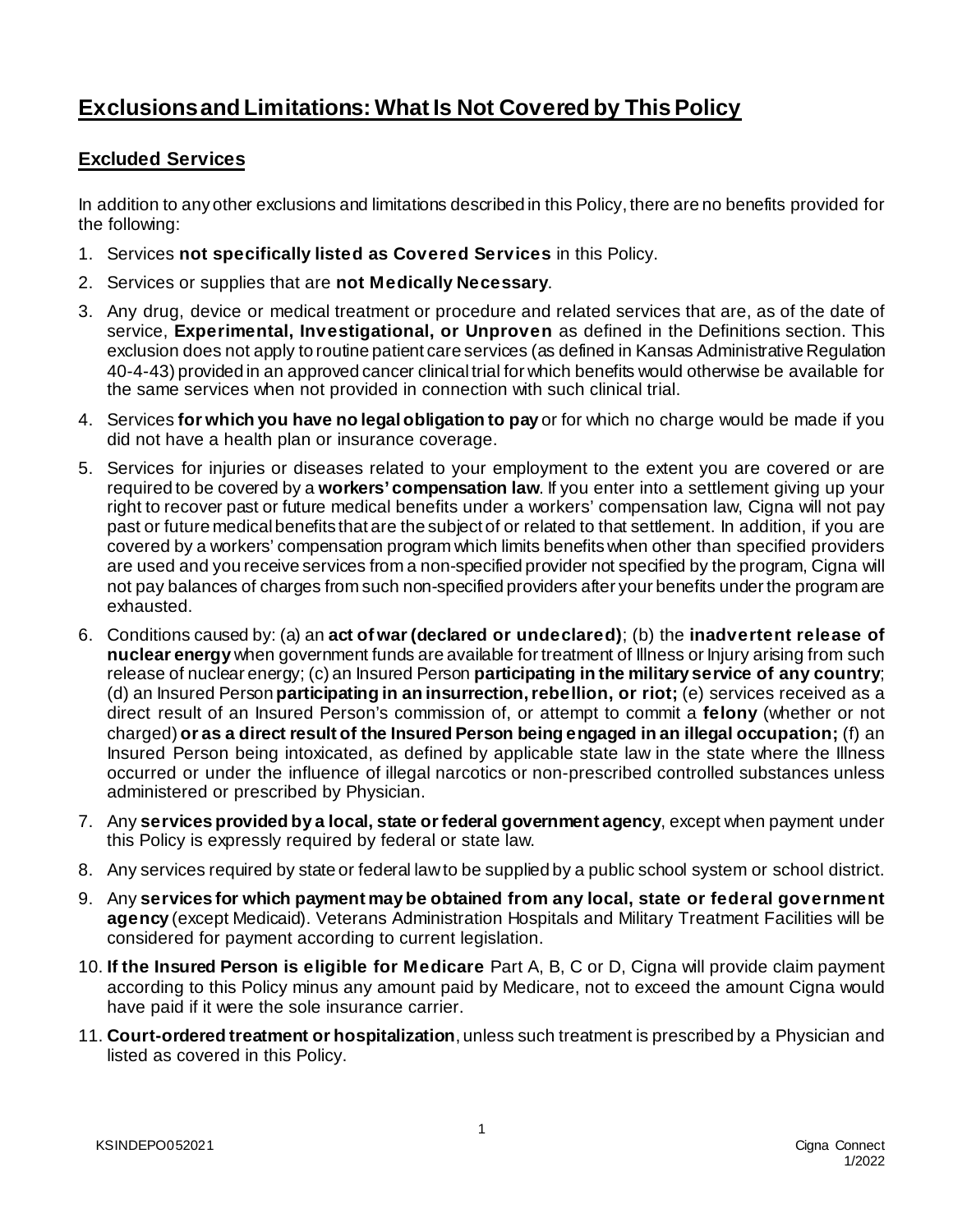- 12. Professional **services or supplies received or purchased directly or on your behalf by anyone, including a Physician, from** any of the following:
	- a. Yourself or your employer;
	- b. A person who lives in the Insured Person's home, or that person's employer;
	- c. A person who is related to the Insured Person by blood, marriage or adoption, or that person's employer; or
	- d. A facility or health care professional that provides remuneration to you, directly or indirectly, or to an organization from which you receive, directly or indirectly, remuneration.
- 13. **Custodial Care, including but not limited to rest cures; infant, child or adult day care, including geriatric day care**.
- 14. Any services or supplies **provided by or at a place for the aged, a nursing home, or any facility** a significant portion of the activities of which include rest, recreation, leisure, or any other services that are not Covered Services.
- 15. **Assistance in activities of daily living**, including but not limited to: bathing, eating, dressing, or other Custodial Care, self-care activities or homemaker services, and services primarily for rest, domiciliary or convalescent care.
- 16. Inpatient room and board **Charges in connection with a Hospital stay primarily for diagnostic tests** which could have been performed safely on an outpatient basis.
- 17. Services not prescribed by a doctor or continued after a doctor has advised that further care is not necessary.
- 18. **Dental services**, dentures, bridges, crowns, caps or other Dental Prostheses, extraction of teeth or treatment to the teeth or gums, except as specifically provided in this Policy.
- 19. **Orthodontic Services**, braces and other orthodontic appliances including orthodontic services for Temporomandibular Joint Dysfunction.
- 20. **Dental Implants**: Dental materials implanted into or on bone or soft tissue or any associated procedure as part of the implantation or removal of dental implants.
- 21. Any services covered under **both this medical plan and an accompanying exchange-certified pediatric dental plan** and reimbursed under the dental plan will not be reimbursed under this plan.
- 22. **Hearing aids** except for surgical procedures for the implantation of Bone Anchored Hearing Aids (BAHAs). For the purposes of this exclusion, a hearing aid is any device that amplifies sound.
- 23. **Routine hearing tests** except as provided under Preventive Care.
- 24. **Optometric services**, eye exercises including orthoptics, eyeglasses, contact lenses, routine eye exams, and routine eye refractions, except as specifically stated in this Policy under Pediatric Vision.
- 25. **Refractive procedures** including radial keratotomies, corneal relaxation, keratophakia, keratomileusis or any other procedure used to reshape the corneal curvature except for Medically Necessary procedures associated with severe anisometropia.
- 26. **Cosmetic surgery, therapy** or other services for beautification, to improve or alter appearance or selfesteem or to treat psychological or psychosocial complaints regarding one's appearance. This exclusion does not apply to Reconstructive Surgery to restore a bodily function or to correct a deformity caused by Injury or congenital defect of a Newborn child, or for Medically Necessary Reconstructive Surgery performed to restore symmetry incident to a mastectomy or lumpectomy.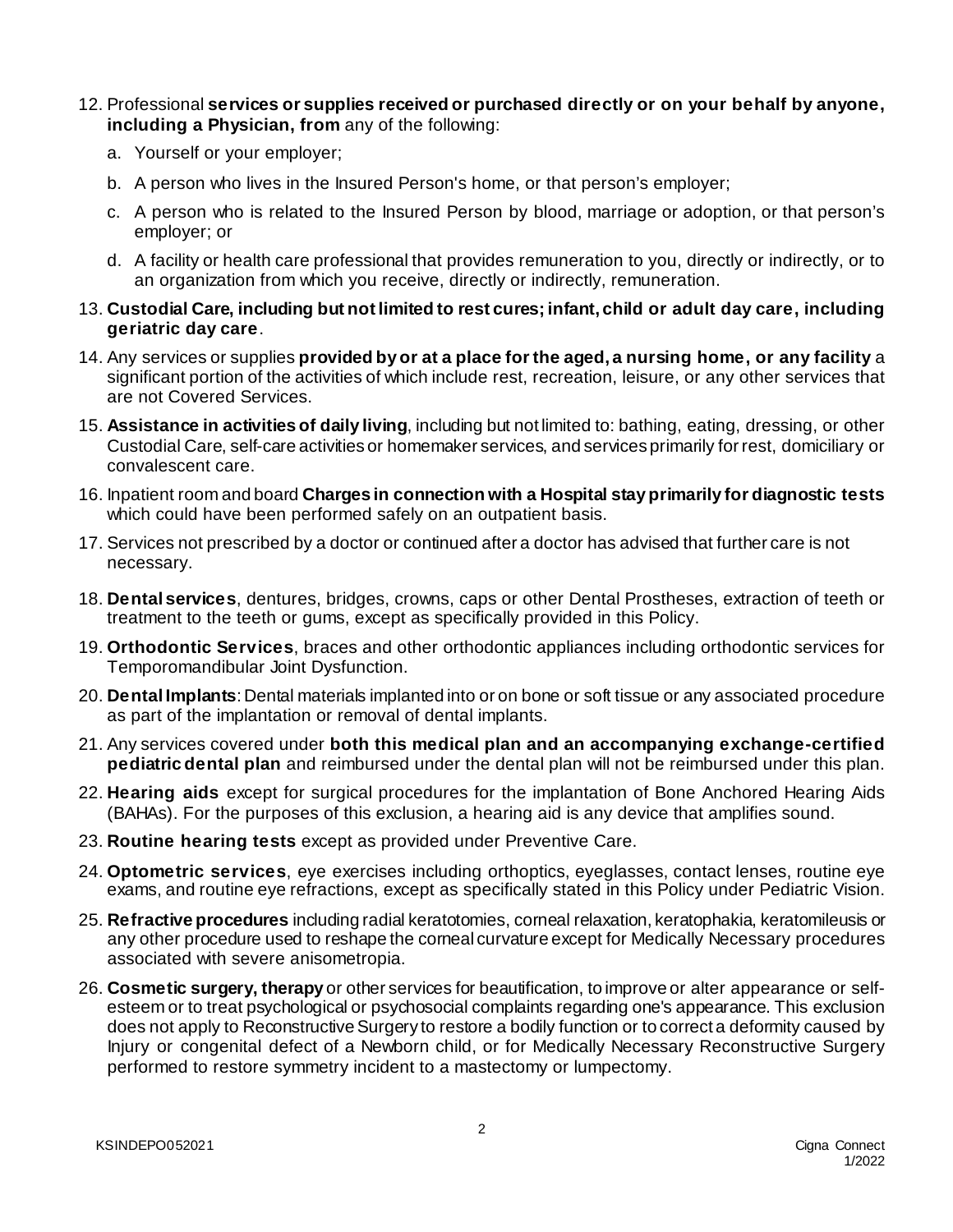- 27. **Abortion** unless a Physician certifies in writing that the pregnancy would endanger the life of the mother.
- 28. **Aids or devices that assist with nonverbal communication or enhance or enable communication**, except for an electrolarynx, including but not limited to communication boards, prerecorded speech devices, laptop computers, desktop computers, Personal Digital Assistants (PDAs), Braille typewriters, visual alert systems for the deaf and memory books except as specifically stated in this Policy.
- 29. **Non-Medical counseling or ancillary services**, including but not limited to: education, training, vocational rehabilitation, behavioral training, autogenic biofeedback services and materials except for urinary incontinence in adults 18 years and older, neurofeedback, employment counseling, back school, return to work services, work hardening programs, driving safety, and services, training, educational therapy or other non-medical ancillary services for learning disabilities and developmental delays, except as otherwise stated in this Policy.
- 30. Procedures, surgery or treatments to **change characteristics of the body** to those of the opposite sex unless such services are deemed Medically Necessary or otherwise meet applicable coverage requirements.
- 31. Any treatment, prescription drug, service or supply **to treat sexual dysfunction**, enhance sexual performance or increase sexual desire.
- 32. All services related to **the evaluation or treatment of fertility and/or Infertility**, including, but not limited to, all tests, consultations, examinations, medications, invasive, medical, laboratory or surgical procedures including sterilization reversals and In vitro fertilization, pre-implantations genetic screening, gamete intrafallopian transfer (GIFT), zygote intrafallopian transfer (ZIFT), except as specifically stated in this Policy.
- 33. **Cryopreservation** of sperm or eggs, or storage of sperm for artificial insemination (including donor fees).
- 34. Fees associated with the **collection or donation of blood or blood products**, except for autologous donation in anticipation of scheduled services where in the utilization review Physician's opinion the likelihood of excess blood loss is such that transfusion is an expected adjunct to surgery.
- 35. Blood administration **for the purpose of general improvement in physical condition.**
- 36. **Orthopedic shoes** (except when joined to Braces), shoe inserts, foot orthotic devices.
- 37. **External and internal power enhancements** or power controls for prosthetic limbs and terminal devices.
- 38. **Myoelectric prostheses** peripheral nerve stimulators.
- 39. **Electronic prosthetic limbs or appliances** unless Medically Necessary, when a less-costly alternative is not sufficient.
- 40. **Prefabricated foot Orthoses**.
- 41. **Cranial banding/cranial orthoses/other similar devices**, except when used postoperatively for synostotic plagiocephaly.
- 42. **Orthosis shoes**, shoe additions, procedures for foot orthopedic shoes, shoe modifications and transfers.
- 43. Orthoses primarily used for cosmetic rather than functional reasons.